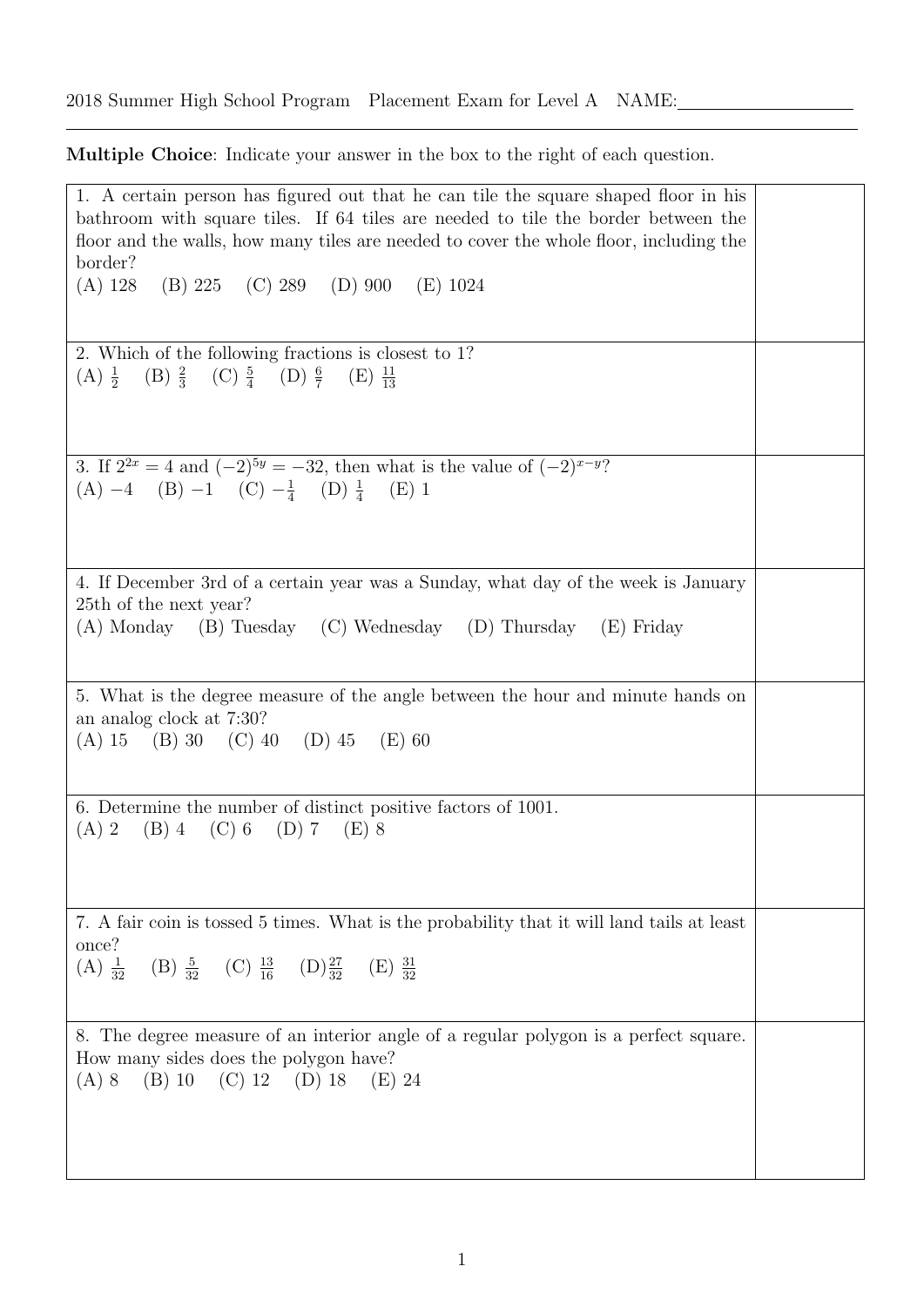Short Answer: Write your answer and show your work in the space below each question. Clearly indicate your final answer by drawing a  $|BOX|$  around it.

1. Find all values of  $x$  for which the below expression is undefined:

$$
\frac{x^2+4}{\sqrt{x^2-4}}
$$

2. Find the sum

|  |  |  |  | $\frac{1}{2} + \frac{1}{3} + \frac{1}{4} + \frac{1}{5} + \frac{1}{6} + \frac{1}{7} + \frac{2}{3} + \frac{2}{4} + \frac{2}{5} + \frac{2}{6} + \frac{2}{7} + \frac{3}{4} + \frac{3}{5} + \frac{3}{6} + \frac{3}{7} + \frac{4}{5} + \frac{4}{6} + \frac{4}{7} + \frac{5}{6} + \frac{5}{7} + \frac{6}{7}$ |  |  |  |  |  |  |
|--|--|--|--|-------------------------------------------------------------------------------------------------------------------------------------------------------------------------------------------------------------------------------------------------------------------------------------------------------|--|--|--|--|--|--|

- 3. What is the last digit of  $3^{2018}$ ?
- 4. In the middle of the Sahara desert there is a tribe of Hungry Sand Eaters. Two Hungry Sand Eaters can eat 10 pounds of sand in 4 days. How much sand will 5 Hungry Sand Eaters eat in 6 days?

5. Factor completely:  $3x^5 - 6x^3y^2 + 3xy^4$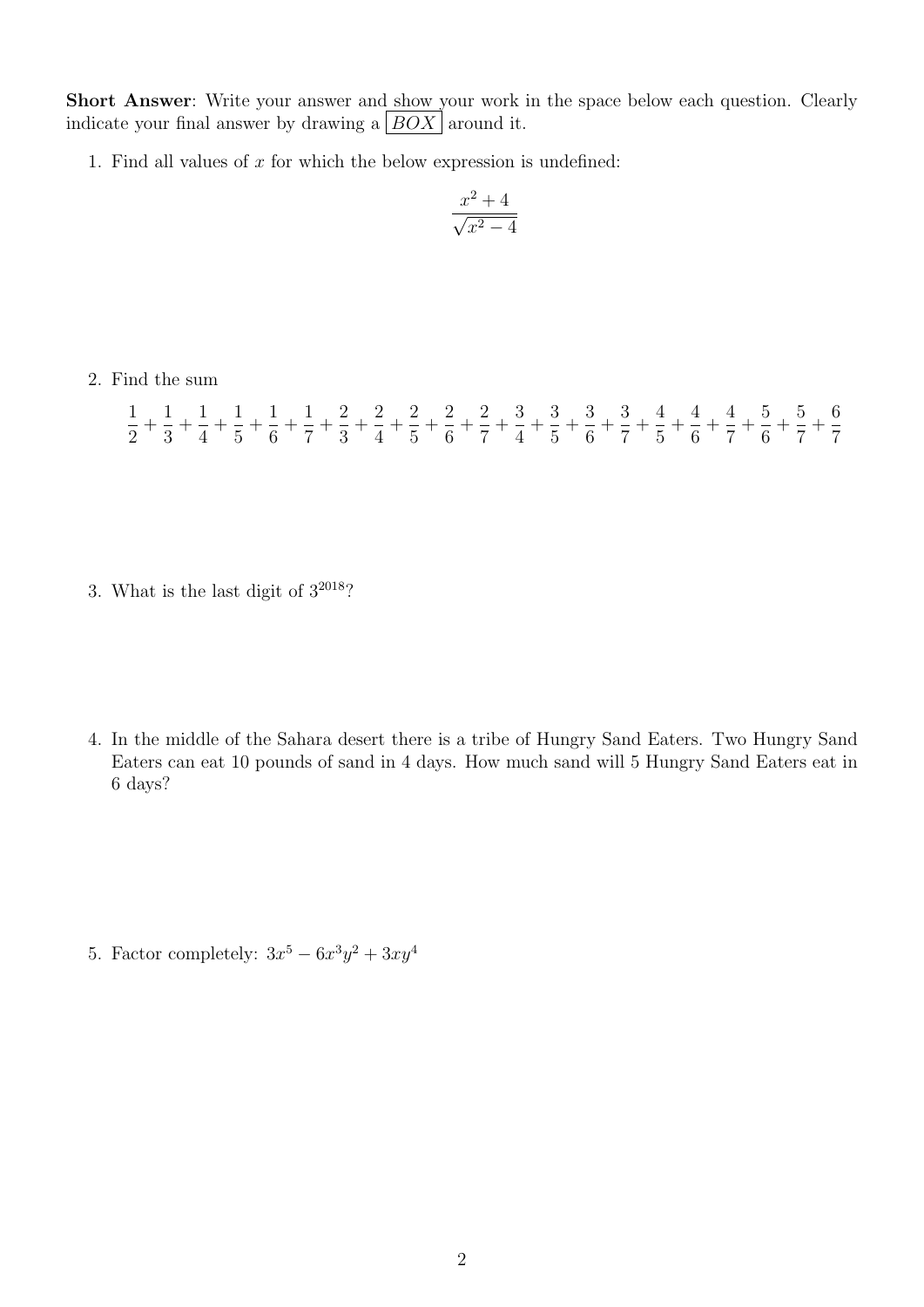- 6. How many rectangles can be formed with the vertices on the below lattice? [Note: The sides of the rectangles do not necessarily have to be horizontal or vertical.]
- 
- - 7. If  $x + y = 2$  and  $x^2 + y^2 = 3$ , find the value of  $x^3 + y^3$ .

8. Find the area of the shaded region: